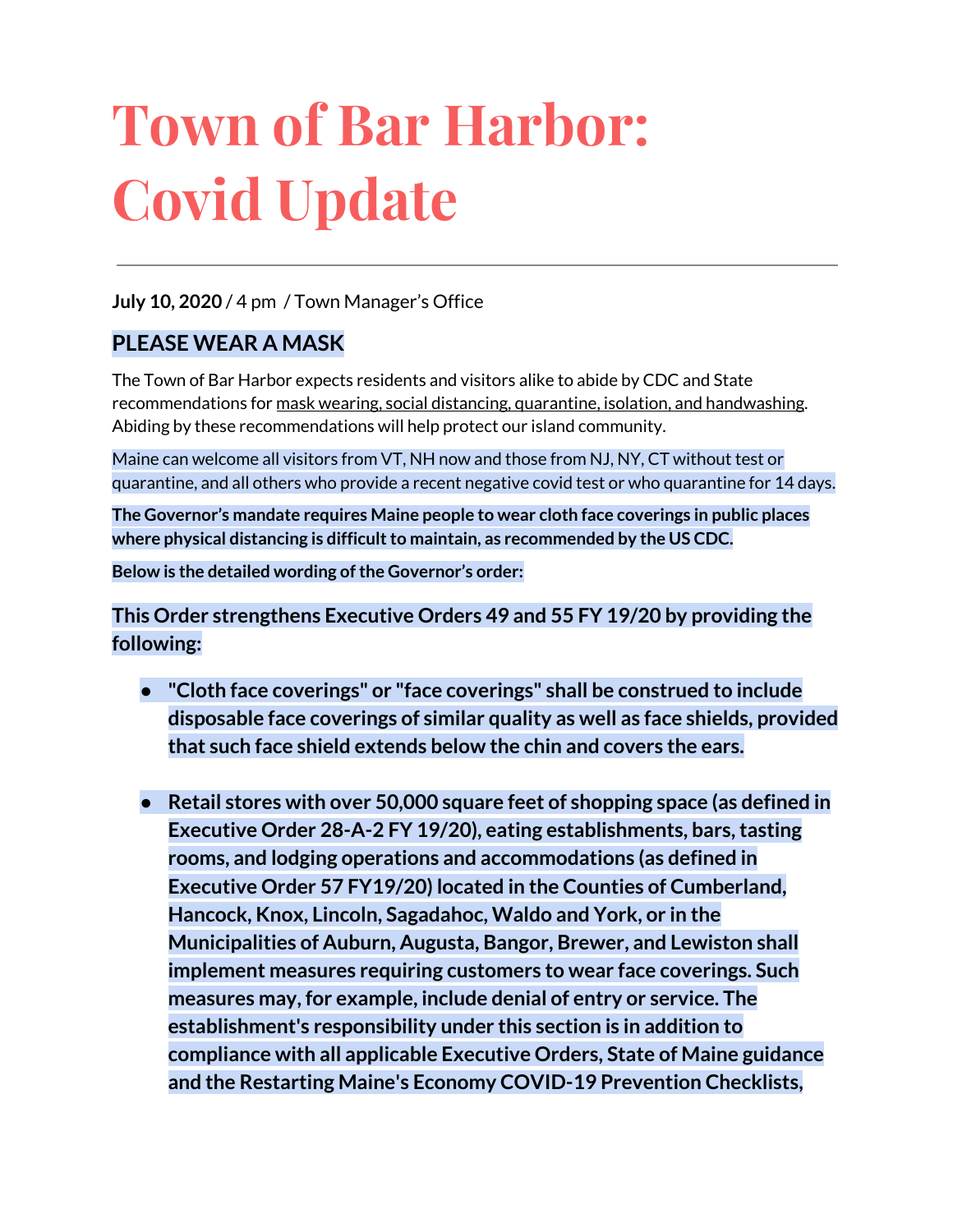#### **including the use of signage stating thatface coverings are required.**

#### **II. ADDITIONAL ENFORCEMENT**

**This Order may also be enforced by any governmental department or officialthat regulates licenses, permits or otherwise authorizes the operation or occupancy of eating establishments, bars or tasting rooms, lodging operations and accommodations, businesses, buildings, parks and campgrounds. Municipalities are authorized to enforce the use of face coverings on streets and sidewalks, in parks and other public spaces where individuals are gathering and not able to maintain atleast six feet of physical distance from one another, and to enforce the gathering limits. A violation ofthis Order may be construed to be a violation of any such license, permit and other authorization to which pertinent penalties may** be assessed. Pursuant to 37-B M.R.S.A. section 786, this Order may also be **enforced by law enforcement as necessary**.

### **Covid Transmission Update**

- $\bullet$  MDI Hospital confirmed that they have had five (5) positive tests to date.
- **● As oftoday 7/10/20, Maine CDC has confirmed eighteen (18) positive cases in Hancock County.**
- **● There have been zero (0) positive tests in Bar Harbor.**

Maine Center for [Disease](https://www.maine.gov/dhhs/mecdc/infectious-disease/epi/airborne/coronavirus.shtml) Control

## **Public Safety & Municipal News**

- **● 6 ofthe 20 FREE MASK boxes have been installed in downtown Bar Harbor. They are located in the following areas:**
	- **○ Agamont Park, near comfort station by pergola**
	- **○ Village Green, near comfort station**
	- **○ 2 Cottage Street**
	- **○ Barker Park**
	- **○ Municipal Building**
	- **○ Near the First on Main Street**
- Council Actions 7/7/20
	- There will be no cruise ships for the 2020 season
	- $\circ$  Tabled a possible "Mask Ordinance" until 7/21 to see how current mask distribution and PSA campaign efforts are working
- Next Community Covid 19 Forum : "*Updatesfrom Local Decision Makers*"
	- On Zoom, July 28th from 6-7:30pm
- **● Election will be held on July 14th.**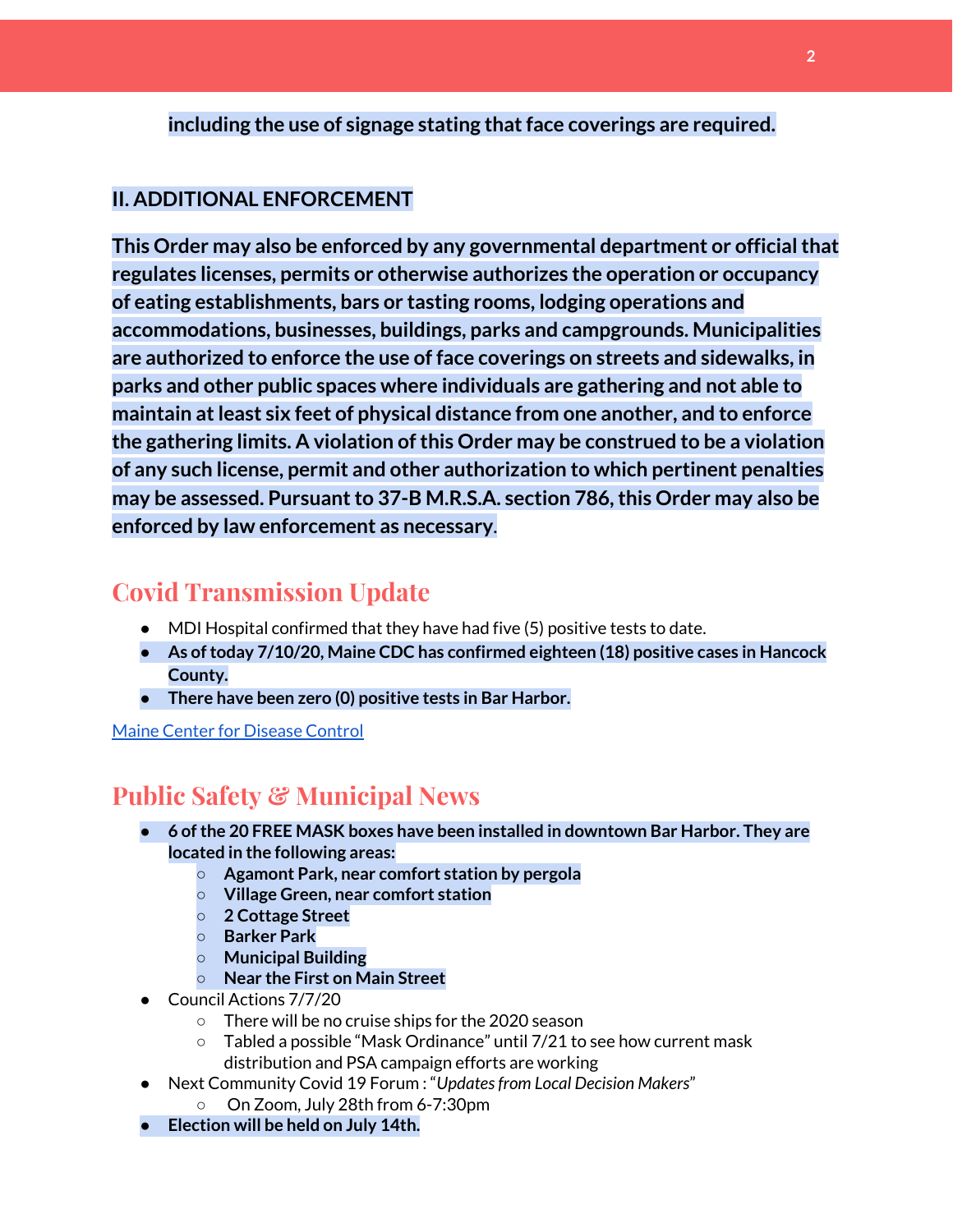- The Town of Bar Harbor [received](https://www.maine.gov/governor/mills/news/mills-administration-approves-covid-19-prevention-and-protection-grant-awards-municipalities) \$127k in State funding to help with Covid related [education,](https://www.maine.gov/governor/mills/news/mills-administration-approves-covid-19-prevention-and-protection-grant-awards-municipalities) PPE, and safe visitation.
- The CAT Ferry will not be [running](https://www.ferries.ca/) for the 2020 season
- Glen Mary wading pool is open for the summer

# **Island Explorer**

Downeast Transportation, in consultation with its partners, has decided to indefinitely postpone Island Explorer bus system service for 2020 due to the COVID-19 pandemic.

## **MDI Hospital**

**MDI Hospital Coronavirus Call Center :** If you are having symptoms or think you may have been exposed to COVID-19, call your primary care provider. If you do not have one, reach out to our Coronavirus Call Center at 207-801-5900. Calling ahead helps our dedicated health care professionals provide the best possible care and protects those in our community who are most vulnerable.

Remember: **PLEASE CALL AHEAD**

MDI [Hospital](https://www.mdihospital.org/covid-19/?fbclid=IwAR2Q31t4a6H1pxDfUeqSzFcmp5UbRlSwe93i58zEkHstfexp5EgoHB5cxGU) Covid Updates

## **Bar Harbor Chamber of Commerce**

**If you have ideas that would help Bar Harbor businesses during this time, please email concepts to Chamber Director Alf Anderson: [alf@barharborinfo.com](mailto:alf@barharborinfo.com)**

Includes resource lists for visitors and businesses

<https://www.visitbarharbor.com/member-center-coronavirus-resources>

# **School Information: Conners Emerson & MDI High School**

#### **July 13th,the track,tennis courts and playgrounds at MDI Regional Schools (AOS 91) will be open to the public, with the following guidelines....**

- All State of Maine and CDC guidelines must be followed and adhered to at all times (social distancing, no large gathering, face covering, etc.)
- No team organized practices or equipment will be allowed or available
- Any person using the facilities will do so at their own risk. MDIRSS will not be responsible for any issues that may occur
- Only 2 tennis courts will be available at this time.
- Public restrooms will not be available
- Please note that the gyms and weight room will not be available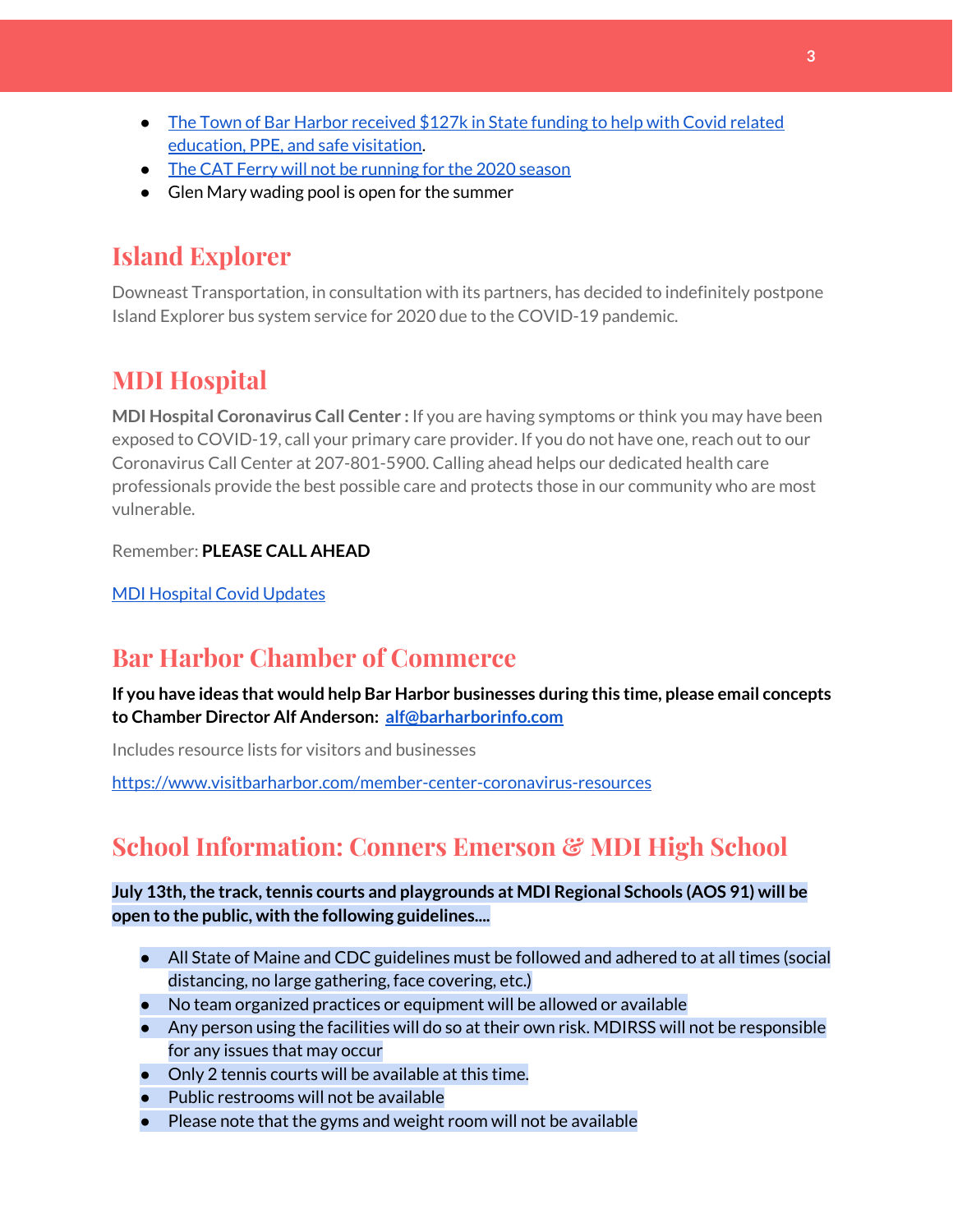● Please note that all schools in MDIRSS are still shut down and not available

#### USDA [Pandemic](http://track.spe.schoolmessenger.com/f/a/j6GQx4nFl3Rld4Q68tYCuA~~/AAAAAQA~/RgRgu5_JP0SlaHR0cHM6Ly9tYWlsLmdvb2dsZS5jb20vbWFpbC91LzAvP3RhYj1jbSNzZWFyY2gvZnJvbSUzQStiZWVzbGV5L1doY3RLSlZyQ0NUS1JmUldCTFdkUVpGZ2pUVlhNdkRwUVpIa2NoRkJCc3NGcHJxZEtnWFF3S05Tamt3R1RxTFpaS21wTkRHP3Byb2plY3Rvcj0xJm1lc3NhZ2VQYXJ0SWQ9MC4xVwdzY2hvb2xtQgoARkls2l72Ls-jUhhiYXJoYXJib3JqZXdlbEBnbWFpbC5jb21YBAAAAAE~) EBT program

#### **School Emails and Websites**

<http://www.mdirss.org/>

Latest email update from [Principal](https://docs.google.com/document/d/1OKDsYNtOgV0FI9xAcXwQvenOKLV0S2vBg1o5jtu5CrE/edit?usp=sharing) Haney and MDI High School - Can check out books from MDIHS Library throughout the summer

Latest email update from Conners [Emerson](https://docs.google.com/document/d/1v3pgkG6Q-9S3gisuUIj4etPVDwgBKl4P00JBkvZr-kk/edit?usp=sharing) School - Summer Food program

Latest email update from [Superintendent](https://docs.google.com/document/d/1fzeCbc8gpTSKmUaDoQH1Avx5PVl-h0reFphXrT1eUNA/edit?usp=sharing) Marc Gousse - Safe Return to School Advisory Group

## **Mental Health**

[National Alliance on Mental Illness Maine](https://www.namimaine.org/) [Maine DHHS - Hotlines/Crisis Numbers](https://www.maine.gov/dhhs/hotlines.shtml) Crisis [Services](https://www.sweetser.org/programs-services/services-for-adults/crisis-services/)

# **Acadia National Park**

#### **See latest alert from ANP : Current Conditions**

**● The Park Loop Road and most hiking trails are open. Carriage roads are open, but beware of hazards. Park information is available outside at Hulls Cove Visitor Center. Campgrounds open no sooner than Aug 1.**

## **Land & Garden Preserve**

The Asticou Azalea Garden is now open each Thursday through Sunday from 10 a.m. to 2 p.m. until at least early August.

**Thuya Garden hours are Wednesday through Sunday from 2:30 – 5:30 p.m. Thuya Lodge will be closed for the 2020 season.**

**Abby Aldrich Rockefeller Garden will open July 30 through September 6. Thursday through Sunday between 1:00 – 4:00 p.m.**

Little Long Pond, Asticou Landing, Terraces and Lookouts are open daily from dawn to dusk.

Land & Garden [Preserve.](https://www.gardenpreserve.org/)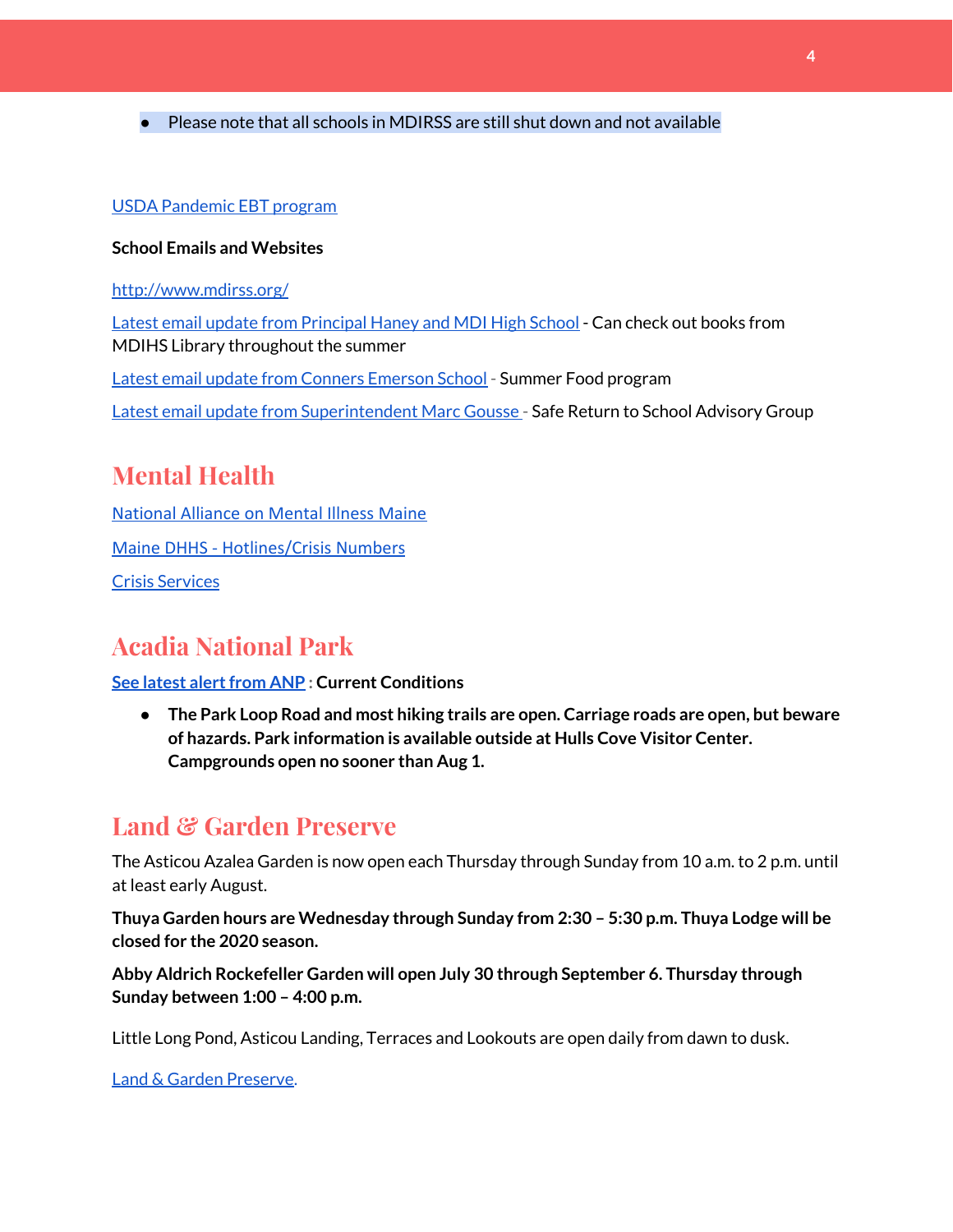## **Community Resources**

- **● Healthy Acadia [Newsletter](https://mailchi.mp/healthyacadia.org/july7_2020) [7](https://mailchi.mp/healthyacadia.org/july7_2020)/7**
- Open Table MDI Building [Community,](https://www.opentablemdi.org/) One Meal at a Time is delivering meals twice a week, free of charge, to anyone who requests them (MDI wide), as well as once a week curbside pick up. They are donation based and the food is healthy and tasty.
- Jesup [Memorial](https://jesuplibrary.org/) Library educational resources
- Mount Desert 365 Resource [Spreadsheet](https://docs.google.com/spreadsheets/d/1okAx6HSsgXZY9CGH07Dzi6rqe7a6m4dLCPKot2Li7Ek/edit?usp=sharing) is a resource list for all of MDI
- Project Open: A community [spreadsheet](https://docs.google.com/spreadsheets/d/1dBicBiBXGzzWEFd9oqL7EBDbFWjDCPl6SSMea_Kt4pc/htmlview#) letting residents and visitors know what island [businesses](https://docs.google.com/spreadsheets/d/1dBicBiBXGzzWEFd9oqL7EBDbFWjDCPl6SSMea_Kt4pc/htmlview#) are open
- Mount Desert Island [Community](https://www.mdicr.org/) Response is a resource list for all of MDI
- Bar [Harbor](https://www.barharborfoodpantry.org/) Food Pantry
- Help Request to MDI [Community](https://docs.google.com/forms/d/e/1FAIpQLSeZfu0tCcthHc9oL7tPomVRdniYiE7nbT_kkK9iCSRgqDhOvQ/viewform) Helpers

**Ways to Help**

- MDI [Nonprofit](https://sites.google.com/mdina.org/public/sos-mdi?authuser=0) Alliance : Share Our Stimulus : share stimulus money with local nonprofits.
- MDI [Community](https://docs.google.com/forms/d/e/1FAIpQLSe_CJUFdVvwJkmymWRqUeK8bx3m7n4uSOuUPYHqXSAyH2DBoQ/viewform?fbclid=IwAR25hjnWGhnMP0lOWMcBPRBumhtQCJGZO4hlk-T-VjNGZljL1kVX5pWrL6U) Helpers
- Island [Connections](http://islconnections.org/contact-us/)

## **Government News & Mandates**

#### **[Governor](https://www.maine.gov/governor/mills/) Mills: Latest Updates :**

- **● Governor Mills Secures Discounted Electricity for Maine from [Hydro-Québec](https://www.maine.gov/governor/mills/news/governor-mills-secures-discounted-electricity-maine-hydro-quebec-2020-07-10)**
- **● Governor Mills [Statement](https://www.maine.gov/governor/mills/news/governor-mills-statement-regarding-sappi-paper-machine-closure-2020-07-09) Regarding Sappi Paper Machine Closure To Fight [COVID-19,](https://www.maine.gov/governor/mills/news/fight-covid-19-governor-mills-strengthens-enforcement-face-covering-requirement-maine-reopens)**
- **● Governor Mills Strengthens Enforcement of Face Covering [Requirement](https://www.maine.gov/governor/mills/news/fight-covid-19-governor-mills-strengthens-enforcement-face-covering-requirement-maine-reopens) as Maine [Reopens](https://www.maine.gov/governor/mills/news/fight-covid-19-governor-mills-strengthens-enforcement-face-covering-requirement-maine-reopens)**
- With Improving Public Health Metrics, Mills [Administration](https://www.maine.gov/governor/mills/news/improving-public-health-metrics-mills-administration-exempts-connecticut-new-york-and-new) Exempts Connecticut, New York, and New Jersey From Quarantine & Testing [Requirement](https://www.maine.gov/governor/mills/news/improving-public-health-metrics-mills-administration-exempts-connecticut-new-york-and-new)
- Governor Mills Appoints Reverend Kenneth I. Lewis, Jr. & Isaiah Reid to [Permanent](https://www.maine.gov/governor/mills/news/governor-mills-appoints-reverend-kenneth-i-lewis-jr-isaiah-reid-permanent-commission-status) [Commission](https://www.maine.gov/governor/mills/news/governor-mills-appoints-reverend-kenneth-i-lewis-jr-isaiah-reid-permanent-commission-status) on the Status of Racial, Indigenous and Maine Tribal Populations
- Governor Mills [Statement](https://www.maine.gov/governor/mills/news/governor-mills-statement-us-supreme-court-decision-june-medical-services-v-russo-2020-06-29) on U.S. Supreme Court Decision in June Medical Services v. [Russo](https://www.maine.gov/governor/mills/news/governor-mills-statement-us-supreme-court-decision-june-medical-services-v-russo-2020-06-29)
- Mills [Administration](https://www.maine.gov/governor/mills/news/mills-administration-approves-covid-19-prevention-and-protection-grant-awards-municipalities) Approves COVID-19 Prevention and Protection Grant Awards to [Municipalities](https://www.maine.gov/governor/mills/news/mills-administration-approves-covid-19-prevention-and-protection-grant-awards-municipalities) As Part of Keep Maine Healthy Plan

**[Representative](http://www.rephubbell.com/) Brian Hubbell**'s latest [newsletter](http://www.rephubbell.com/) : Economic recovery [committee](http://www.rephubbell.com/2020/06/27/economic-recovery-committee-urges-school-reopenings-broadband-expansion/) urges school [reopenings,](http://www.rephubbell.com/2020/06/27/economic-recovery-committee-urges-school-reopenings-broadband-expansion/) broadband expansion 6/27

● Pandemic [Unemployment](https://www.maine.gov/unemployment/pua/) Assistance